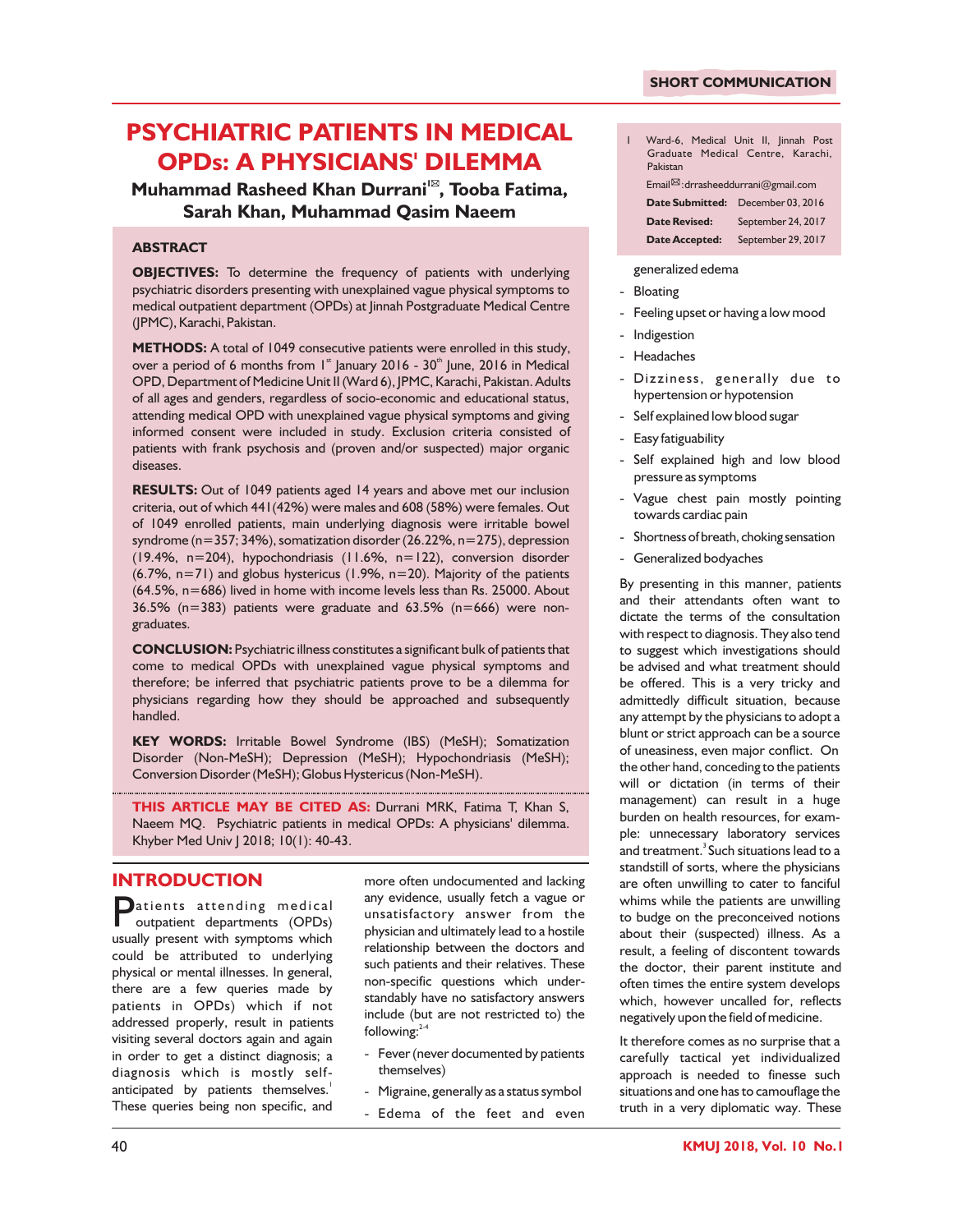#### **PSYCHIATRIC PATIENTS IN MEDICAL OPDs: A PHYSICIANS' DILEMMA**

#### **TABLE I: DEMOGRAPHICS OF PSYCHIATRIC PATIENTS IN MEDICAL OPD**

| <b>Variable</b> |              | <b>Number</b><br>$(n = 1049)$ | <b>Percentage</b> |  |
|-----------------|--------------|-------------------------------|-------------------|--|
| Gender          | Male         | 441                           | 42                |  |
|                 | Female       | 608                           | 58                |  |
| Education       | Graduate     | 383                           | 36.5              |  |
|                 | Non-Graduate | 666                           | 63.5              |  |
|                 | Up to 25000  | 686                           | 65.4              |  |
| Monthly Income  | >25000       | 363                           | 34.6              |  |

patients, whose number is considerably large, want and often end up, acquiring the diagnosis, diagnostic tests and even treatment of their liking. This happens because of several reasons some of which include a lack of knowledge and thus incompetency of doctors, over-burdened physicians who have to address a staggering bulk of patients (as is evident in government set ups), and sometimes the commercial approach of private institutes obsessed with 'money making'.

Ultimately, all such needless diagnostic tests and often times unnecessary management bears no fruit whatsoever but instead simply becomes a source of tension, hostility and frustration for both parties, especially doctors.<sup>5</sup>These unexplained symptoms may be seen in distinct disorders, alone or in combination, 'yet have no proven organic basis.

Briefly discussed below are the six major medical illnesses which patients enrolled in this study were found to be suffering from: $^7$ 

- 1: Irritable Bowel Syndrome (IBS): Although IBS is easy to diagnose, it is, however, difficult to treat and even difficult to convey the diagnosis to the patient. This is because they tend to press for investigations and treatment of their choice, and if not satisfactorily entertained, become annoyed and sometimes aggressive with the physician and even the 8 institute.
- 2: Somatization disorder: Patients present with a distinct focus on a particular symptom or symptoms such as pain and weakness all over the body. <sup>9</sup> These patients are generally resistant to analgesics.<sup>10</sup>
- 3: Depression may occur in isolation and/or in combination with other disorders. Patients present with vague weakness and pain, specifically at the inter-scapular

region the latter is universally the  $most common$  symtoms. $^{10,11}$ 

- 4: Hypochondriasis is a condition in which a very sensitive patient gives a long history of gastrointestinal complaints especially pain in right and/or left hypochondrium dating back several years. These patients have a constant fear that they are suffering from some grave disease. $^7$
- 5: Globus Hystericus (difficulty in swallowing). Patients believe that they have a mass in the throat or neck, etc.<sup>12</sup>
- 6: Conversion disorders are a group of disorders in which patients simulate a serious disease with the intention of seeking attention and achieving relaxation and relief from their daily responsibilities.<sup>13</sup>

These disorders can occur alone and / or in various combinations. They are usually seen in the most discontent patients. Such patients usually have a prolonged history of sinister symptoms and multiple hospital and doctor visits. They also carry with them thick files of reports of various investigations.<sup>14</sup> OPDs in public sector hospitals are overloaded with patients having vague symptoms that can be attributed to both medical and psychiatric disorders and proper diagnosis can reduce the load of these patients in medical OPDs. As no such study was done in public sector hospitals of Karachi, the biggest city of Pakistan, this study was planned to determine the frequency of patients with underlying psychiatric disorders presenting with physical symptoms to medical outpatient department (OPDs) at Jinnah Postgraduate Medical Centre, Karachi, Pakistan.

#### **METHODS**

The study was carried out in General Medicine Ward-6, Medical Unit-II, Jinnah Post Graduate Centre (JPMC), Karachi, Pakistan for a time period of six months from  $1<sup>st</sup>$  January 2016 to 30<sup>th</sup> June, 2016. JPMC is the largest tertiary medical care facility in the metropolis of Karachi and was chosen as the centre for this study due to the largest inflow of patients in medical OPDs in the city. A total of 1049 consecutive patients fulfilling the eligibility criteria were enrolled in the study.

Adults of all ages and genders, regardless of socio-economic and educational status, attending medical OPD with unexplained vague physical symptoms and giving informed consent were included in study. Exclusion criteria consisted of patients with frank psychosis and (proven and/or suspected) major organic diseases.

Data was collected on a proforma and was analyzed by SPSS windows version 19.

## **RESULTS**

 A total of 1049 patients aged 14 years and above met our inclusion criteria out of which 608 (58%) were females. Majo rity of the patients  $(64.5\% , n=686)$ lived in home with income levels less than Rs. 25000. About 36.5% (n=383) patients were graduate (Table I).

Majority (n=320; 30.5%) were ranging in age from 14-30 years (Table II).

The most common diagnosis in our study was irritable bowel syndrome (n=357; 34%), followed by somatization disorder (n=75; 26.22%) and depression (n=204; 19.4%) [Table III].

#### **TABLE II: AGE DISTRIBUTION IN PSYCHIATRIC PATIENTS**

| <b>Age Range (years)</b> | Number ( $n = 1049$ ) | <b>Percentage</b> |
|--------------------------|-----------------------|-------------------|
| 14-30                    | 320                   | 30.5              |
| $31 - 35$                | 235                   | 22.4              |
| $36-49$                  | 196                   | 18.6              |
| 50                       | 298                   | 28.4              |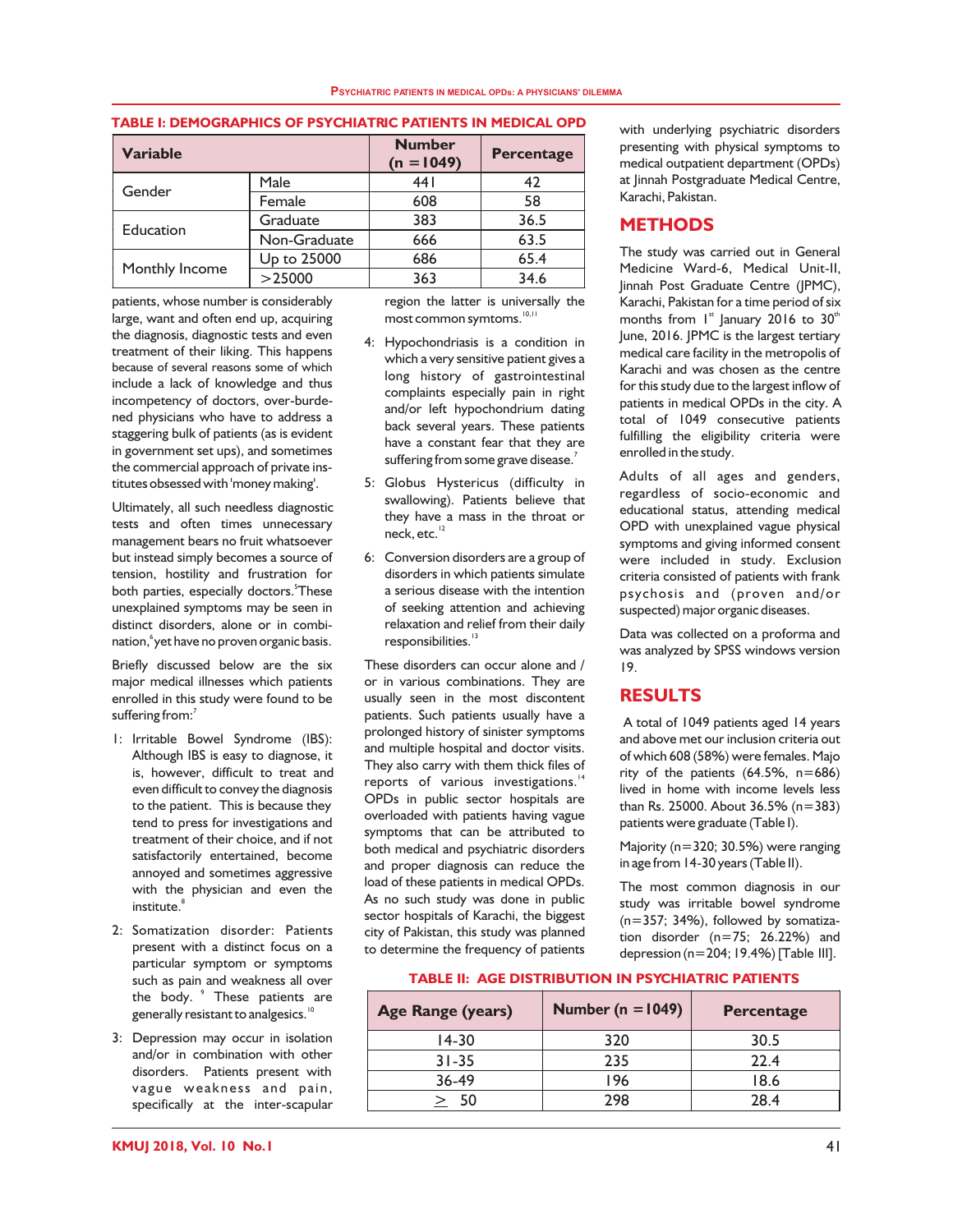| <b>PSYCHIATRIC</b><br><b>DISORDERS</b> | <b>Common Symptoms</b>                                                      | <b>No. of Patients</b><br>$(n=1049)$ | Percentage |
|----------------------------------------|-----------------------------------------------------------------------------|--------------------------------------|------------|
| Irritable Bowel Syndrome               | Excessive bloating, day time diarrhoea, nausea & vomiting                   | 357                                  | 34.0       |
| <b>Somatized Anxiety</b>               | Bodyache, headache, palpitation, sweating                                   | 275                                  | 26.2       |
| Depression                             | Tiredness and feeling sad                                                   | 204                                  | 19.5       |
| Hypochondarism                         | Upper abdominal pain with feeling of something sinister                     | 122                                  | 11.6       |
| <b>Conversion Disorder</b>             | Pain & difficulty in swallowing, weakness,<br>paralysis of the arms or legs | 71                                   | 6.8        |
| Globus Hystericus                      | Pain, choking, or sensation of lump in throat,<br>Hyperventilation          | 20                                   | و. ا       |

#### **TABLE III: FREQUENCY OF PATIENTS IN MEDICAL OPD WITH PSYCHIATRIC DISORDERS**

# **DISCUSSION**

It was observed that majority of patients who presented in medical OPD actually had psychiatric ailments. Other studies have also documented that 50-70% of all patients in medical OPDs actually suffer from psychiatric ailments.<sup>15-17</sup> In fact only 5-10% of psychiatric illness patients reach the psychiatric department. Anxiety was documented in 26.2% of our patients which is supported by other published studies.<sup>8,9</sup> Major depressions was seen in 20%, which is also supported by other studies.<sup>10,11</sup>

Mental disorders are encountered commonly in practice. They may be primary or associated with comorbidities.<sup>19</sup> It is estimated that 30% people either have psychiatric problems or substance abuse disorders.  $2^{0,21}$  In such cases the quality of life care can be assessed and advised based on disease seriousness $^{20}$  but only in the proper psychiatric facilities. The fact that patients with a poor socio-economic status were more commonly affected points towards a clear root cause behind such inferential statistics and this can be evaluated and studied in depth in future studies.

Mental disorders consume approximately 4-10 fold of health resources (of the entire population) around the world. $22$  A comprehensive psychiatric evaluation is therefore essential as most of the so-called psychiatric patients actually have non-specific symptoms.

The Diagnostic and Statistical Manuel (DSM), of Mental Health Disorders is easily available as well as Primary Care Evaluation of Mental Disorders (PRIME-MD) and a number of other diagnostic tools and questionnaires for assessment and diagnosis of psychiatric illness. The use of such tools however, is not a part of common practice because patients tend to easily get offended by questionnaires asking leading or sensitive questions.<sup>23-25</sup>

Suffice to say, patients with psychiatric illnesses visiting medical OPDs pose as a true test for both physicians and the system. The unnecessary utilisation of health services by these patients is a burden.<sup>26</sup> Also, the practice of directly or indirectly labelling a presenting complaint as a non-emergency and not of consequence has been shown to instigate hostility towards the physicians as in most cases, patients (and their overly concerned attendants) simply refuse to accept, leading to the provision of an incentive for the patients to argue and opt for hostile behaviour which then proves to hinder doctors from effectively managing other patients. Such scenarios call for a need of proper counselling of the physicians and this again, is an avenue which can be further explored in future studies. This remain a major concern, that hostility on part of patient and their relatives on non-issue and source of anxiety for physician at least, their heart tend to beat faster in these situation. The reason why these patients are in medical OPD, can be social stigma of being psychiatric patient, back of proper screening clinics, patient looking for excuse for their short comings or responsibilities etc.<sup>27</sup>

## **CONCLUSION**

Psychiatric illness constitutes a significant bulk of patients that come to medical OPDs with unexplained vague physical symptoms and are posing a great challenge for the system and doctors. They are very difficult to diagnose (wrong people in the wrong place). They tend to utilize a significant chunk of the health services and resources quite unnecessarily. Psychiatric patients prove to be a dilemma for physicians regarding how they should be approached and subsequently handled.

## **REFERENCES**

- 1. Srinivasan TN, Suresh TR. Nonspecific and specific symptoms in non-psychotic morbidity. Indian J Psychiatry 1990;32(1):77-82.
- 2. Van Hemert AM, Hengeveld MW, Bolk JH, Rooijmans HG, Vandenbroucke JP. Psychiatric disorders in relation to medical illnesses among patients of a general inpatient clinic. Psychol Med 1993;23(1):167-73.
- 3. Poongothai S, Pradeepa R, Ganesan A, Mohan V. Prevalence of depression in a large urban South Indian population -- the Chennai Urban Rural Epidemiology Study (CURES-70). PLoS One 2009;4(9):e7185.
- 4. Mitchell S, Olaleye O, Weller M. Current trends in the diagnosis and management of globus pharyngeus. Int | Otolaryngol Head Neck Surg 2012;1(3):57-62.
- 5. Pearson SD, Katzelnick DJ, Simon GE, Manning WG, Helstad CP, Henk HJ. Depression among high utilizers of medical care. J Gen Intern Med. 1999;14(8):461-8.
- 6. Goldberg D, Privett M, Ustun B, Simon G, Linden M. The effects of detection and treatment on the outcome of major depression in primary care: A naturalistic study in 15 cities. Br J Gen Pract 1998;48(437):1840-4.
- 7. Goldberg DP, Huxley P. Common mental disorders. A bio-social model. London, Tavistock/ Routledge, 1992.